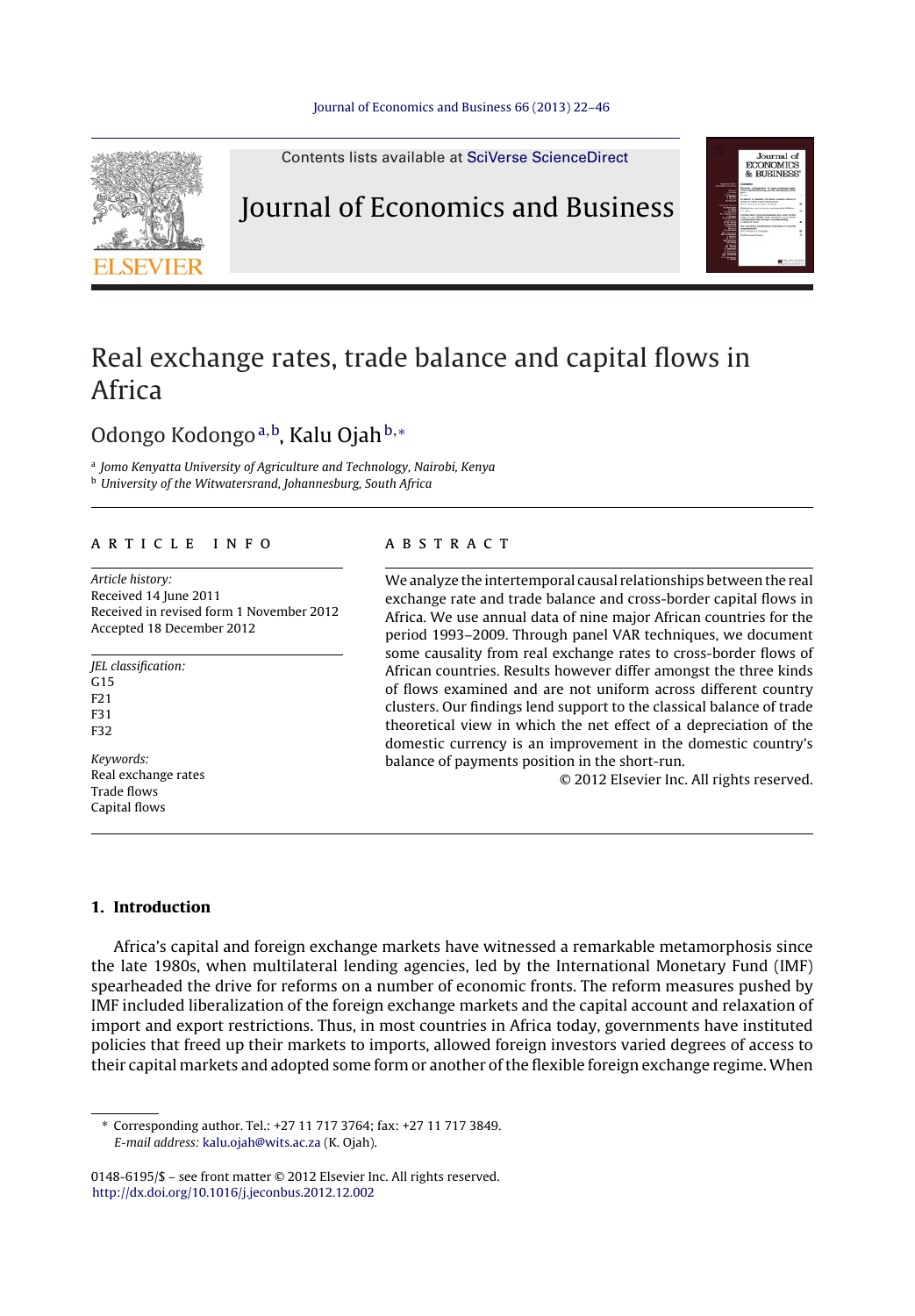exchange rates are not fixed, they respond to cross-border trade and investment activities. Similarly, since changes in foreign exchange rates influence perceptions about risk of foreign investments, it is reasonable to expect trade and capital flows of a country to be affected by changes in the value of the country's currency.

Theoretically, the relationship between international trade and capital flows on the one hand and foreign exchange rates, on the other, can be explained by a dichotomy of proposals loosely characterized as either the balance-of-payments approach or the portfolio balance approach. The balance of payments approach, which rests on the flow concept, postulates that financial markets are equilibrated only "in the margin" so that the exchange rate is determined to equilibrate the flow supply of (demand for) foreign exchange from a current account surplus (deficit) with the net desired additions (subtractions) of foreign assets by holders of financial assets [\(Kouri,](#page--1-0) [1976\).](#page--1-0) Under this approach therefore, the demand for foreign exchange is determined by the amount which domestic residents spend on imports and the supply of foreign exchange is determined by the amount which foreign residents spend on domestic exports, both measured as a flow of foreign money [\(Mussa,](#page--1-0) [1976\).](#page--1-0)

Thus, a depreciation of the domestic currency increases the price of imports and foreign capital assets in terms of domestic money and reduces the price of exports and local capital assets in terms of foreign money; the net effect of this is an improvement in the domestic country's balance of payments position in the short-run. This analysis may be extended to incorporate the J-curve effect, whereby the inelasticity of demand in the short run results in the failure of the Marshall–Lerner condition<sup>1</sup> in the period immediately following a change in the exchange rate ([Bilson,](#page--1-0) [1979\).](#page--1-0) The J-curve effect postulates that a country's balance of payments deficit may worsen just after its currency depreciates because the effects on volume of imports are, in the short-run, dominated by the price effects; eventually, as the changes in nominal exchange rates are translated into real exchange rate changes, the price effects are overcome and a gradual upturn is witnessed in the balance of payments position.

Classical economists also believe that foreign exchange rate changes drive private investment flows. According to [da](#page--1-0) [Costa](#page--1-0) [\(1966\),](#page--1-0) there are at least two reasons to believe that devaluation of the domestic currency would affect the inflow of international private investments. First, it eliminates the impending threat of a change in the exchange rate when a currency is obviously overvalued. Secondly, devaluation, insofar as it improves the foreign exchange position, makes possible a more liberal trade and foreign exchange policy and encourages foreign investments because it makes amortization and profit remittances relatively freer. These views point to a unidirectional causality in which foreign exchange rate changes drive the flow of cross-border trade and capital flows with a positive correlation.

Another school of thought in the causality debate springs from the portfolio balance model espoused by monetary economists. The essence of the portfolio balance approach is that the exchange rate, as a relative price of monies, is viewed as one of the prices that equilibrate the international markets for various financial assets [\(Kouri,](#page--1-0) [1976\).](#page--1-0) As [Frenkel](#page--1-0) [\(1976\)](#page--1-0) points out, when considering monies for the purpose of determining the exchange rate, the relevant concept is that of a stock rather than of a flow. Therefore, the theory is stated conveniently in terms of the supply of and the demand for these moneys: the critical equilibrium condition is the requirement that the demand for the stock of each national money must equal the stock of that money available to be held; flows of funds occur in order to correct existing monetary disequilibria or to prevent new disequilibria from emerging ([Mussa,](#page--1-0) [1976\).](#page--1-0)

The portfolio balance model allows one to distinguish between short-run equilibrium and the dynamic adjustment to long-run equilibrium ([MacDonald](#page--1-0) [&](#page--1-0) [Taylor,](#page--1-0) [1992\):](#page--1-0) in the short run, the scope for goods arbitrage may be limited, and accordingly, purchasing power parity may only obtain for a limited set of commodities [\(Dornbusch,](#page--1-0) [1976\).](#page--1-0) Under these conditions, it is useful to abstract altogether from the detail of goods markets and rather view exchange rates as being determined solely by the interaction of supply and demand in the assets markets at a point in time (in the short-run); however, the current account through its effect on net asset positions, and therefore on assets markets,

 $<sup>1</sup>$  The Marshall–Lerner condition postulates that if the sum of import and export demand elasticities add up to more than</sup> one, then devaluation should improve the trade balance in the long-run.